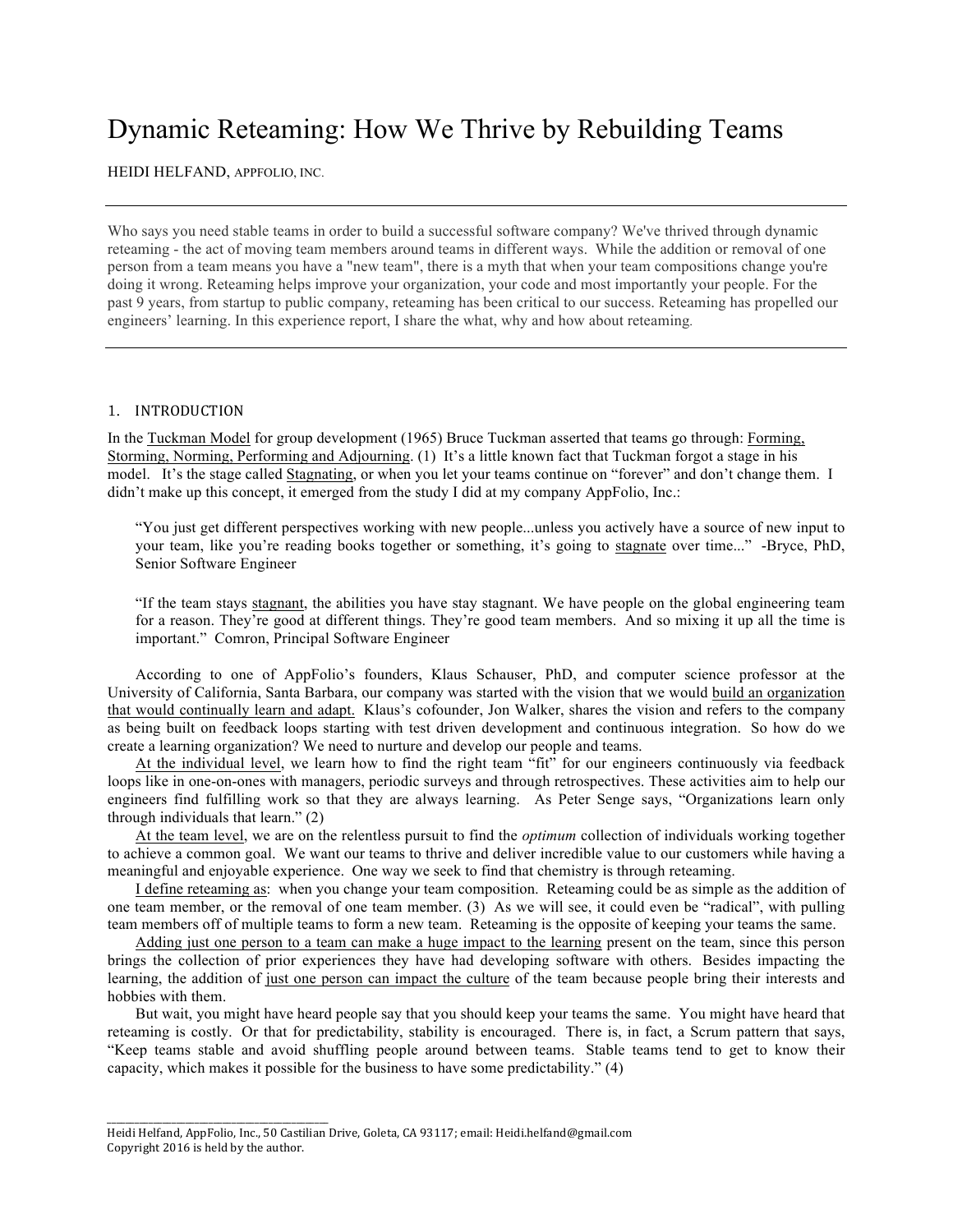That stance is way too narrow. The fact is, if teams aren't producing incredible value and learning continuously, and if the team chemistry is off, it's to everyone's benefit to reteam. Let's look through the lens of fulfillment, or as software development coach (Michael) GeePaw Hill calls it, Geek Joy. We want to have inspired engineers who have choice in their work and in their teams. We want to help them thrive and feel excited to come to work every day. Reteaming helps with this.

## Possible Misconceptions about Reteaming

*I'm not saying don't retain people.* If I look back at our earliest company photos, I can see that I still work with the majority of the core founding team. These team members have been learning and adapting together for 9 years.

*I'm not saying reteam at the fastest, most dynamic speed all the time.* You can dial up or dial down your reteaming to meet human needs for change and learning, and to meet business needs for growth and challenges. Some individuals might want more change, while some might want less. The business can choose to ramp up or slow down hiring. These are all deliberate decisions. Step on the "gas pedal" accordingly.

#### 2. BACKGROUND

AppFolio, Inc. is a SAAS company with products for running your property management business, or your law firm. We were voted as one of the best places to work by our employees in 2016 by GlassDoor. We went public in June 2015. In terms of product development and engineering, we've thrived through reteaming. And, we've been Agile since our first team - our roots are in XP.

In general, our teams are comprised of a nucleus of roughly 3-4 engineers and 1 QA. Product Managers, and UX are typically at a 2:1 ratio with teams. Agile coaches might be with 3-5 teams each, assigned to "Colleges," which might be similar but not identical to Spotify's Tribe concept. (5) Each college has an engineering director and possibly a tech lead. Engineers report to either of those roles.

Our teams are primarily feature teams that can work on any part of our applications. We have collective code ownership, test-driven development, continuous integration and weekly releases. We also have specialized teams that build and maintain our data centers and that do tech support.

Traditionally work has been assigned or "pushed" to the teams. In the past year this has shifted, and it is becoming more common for teams to "pull" work from our backlogs.

To better understand and express what we do, I decided to do a qualitative study with a basic grounded theory approach. (6) I interviewed 16 engineers, resulting in 16 hours of data. Each participant told me stories - how we've formed and reformed teams over the years. The initial findings I presented at Agile and Beyond in Detroit in May, 2016.

More than 27 reteaming patterns emerged out of the study. I break them into three general categories based on why we did the reteaming: 1) for business reasons, 2) for code reasons and 3) for human reasons. Due to space constraints, I share a sampling of the patterns. Further reading on this topic is offered in my Reteaming book. (7)

## 3. THE BUSINESS NEED TO RETEAM

From growing a startup to creating new products, reteaming has been a successful strategy for AppFolio to thrive. Here are patterns related to business needs.

## 3.1 Growing the Company

# *3.1.1 Put a new engineer on a team with existing engineers.*

This has been the most common pattern in the last 9 years. A new person is hired, is assigned a mentor on an existing team. Their mentor is in charge of their onboarding, and serves as their "first pair." As Andrew our Chief Scientist says, "If a new engineer joins a team and they have the perfect mentor and the situation with that mentor can give them a lot of interaction and a lot of learning and feedback, then a year later...two years later...they are going to be a much better engineer than they would have been if they just joined any random team, a team that didn't have time for them or a team where there wasn't enough mentorship."

*3.1.2 Cell division: Grow a team "big," and split it in half.*

Our first team grew to about 15 people. Events such as sprint planning started to take forever. So we split the team in half, and things became more manageable. The downside was less variety in pairing, so in hindsight it was a threat to learning. The rotation pattern mentioned in section 5.2.1 accounts for this. Nevertheless, this cell division pattern has been common since our first team. Mike Cohn in Succeeding with Agile talks about spreading Scrum using a similar pattern that he calls the grow-and-split pattern. (8)

*3.1.3 Higher-level cell division. Grow a college "big" and spawn a new college with one team.*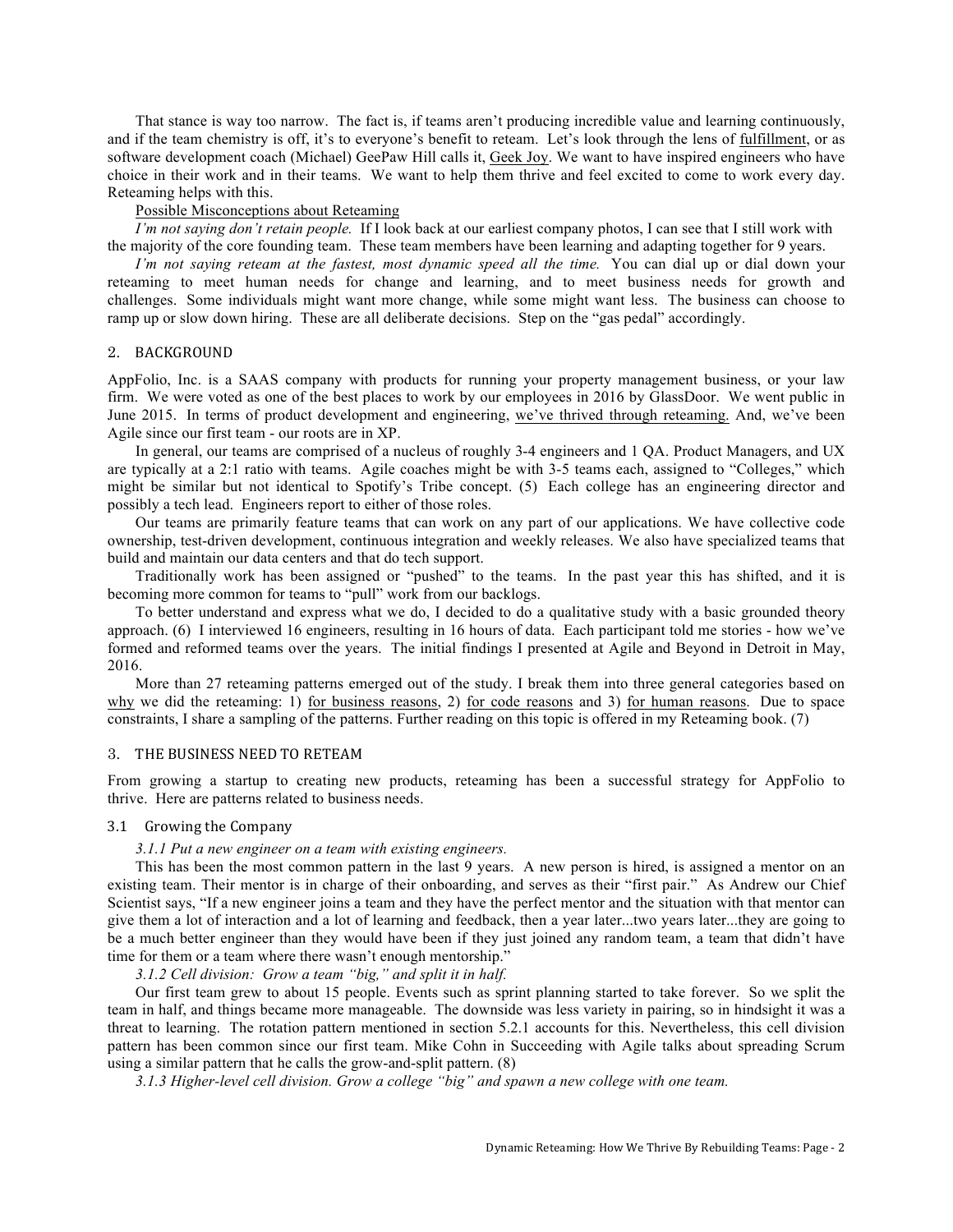This is a management pattern and is a deliberate way to form communities that know each other. We cluster groups of teams together into Colleges. Colleges sit together in the same area, separated into teams. Engineers in each college are managed by an Engineering Director, or a hands-on Tech Lead within the college.

As the teams multiply, we grow or hire engineering directors who first join teams as regular contributors. Team members know that they are on their way to becoming directors of a new college. When ready, that director and team break away to spawn a new college. Other teams will emerge through time, most likely seeded with existing engineers from the original team.

Colleges facilitate localized culture building. It's a way to get the feel of being at a smaller company as your company grows in size. It's a proactive way to combat the Dunbar number. (9) People get to know others in the college, which facilitates future reteaming.

#### 3.2 New Product Development

*3.2.1 Take engineers out of current teams. Put them into a new team. Isolate them from other teams. Tell people not to bother them. Give them complete process freedom.*

After we created our property management software, we applied this reteaming pattern to create our second product which was a secure online data room for mergers and acquisitions, called SecureDocs. Comron recalls: "...we had a goal which was outside the day to day of the engineering team. ...It was kind of a blue sky project. We were building this whole new product. We did market validation. We experimented a ton....And on that team not only were we completely separate but we totally changed the process. Instead of sprint planning and Scrum and two week or four week sprints...we said listen, we can't predict what we will be doing two days from now, sprint planning doesn't work in that world, stories go from being 8 points to 1 point overnight because we learned something brand new...and so it doesn't necessarily work planning that far out in the future so we switched to more of a flow based process where we had a backlog, we kept it in priority order, and we just took stuff off the top and we just constantly iterated. ...We couldn't necessarily commit even one week at a time. And so we went down to basically one hour sprints. And we would take a story off the list and we would learn something by doing that story … and so it was just a completely different process than the rest of the team. ...we didn't necessarily know how it was going to work, and so splitting it off to a separate team had its own feedback loop outside the bigger team allowed us to experiment more."

SecureDocs is a successful product that became a separate company that exists today. This is one example that dispels the myth that in order to succeed you need to have stable teams that don't change their composition.

## 3.3 Spreading around the "high performance" anti-pattern

## *3.3.1 Move existing team members out of a "high performance" team in order to spread out the "high performance" among the other teams.*

Our CTO and co-founder Jon tells the story of when we had three teams. One of the three teams stood out as being highly productive and delivering a lot of customer value compared to the other two. Jon decided to split up this high performing team with the thought that he could spread that performance out among the other teams. The result was that he got three "OK" teams instead. In his words, "I broke up that team, and I regretted it afterwards."

Finding high performance - the synergy and the feel of an incredible team is a magical thing. When it happens, and you are on the team, you know it's there. Jon describes it as a team that says, "Hey, there's new stuff that we're excited about, and can learn here...what if we did this? What if we did that?" He further says that he noticed a high performance team sitting outside his office…"they're always noisy and celebrating stuff and talking with each other...you can feel it and it feels really different." Jon compares how it feels when you have a team that is mediocre, "The energy feels low... If you're in meetings with them it feels like, 'Ah, we've got to get through this.'"

Why doesn't high performance happen with all teams that come together? What we learned from Jon's story is that when there's incredible performance and energy, it's best to keep that team together, or you could destroy the magic.

So what if it's not there? What if you have a team together for a while and their output is mediocre and the energy is low? You might explore splitting up that team. Keeping a non-resonant combination of people together could lead to misery and stagnation. As (Michael) GeePaw Hill says, "the quest for geek joy **is** the quest for high performance. there might be such a thing as a happy team that doesn't produce, but there's definitely no such thing as an unhappy team that performs at a high level."

#### 4. THE CODE'S NEED TO RETEAM

Over the years we have reteamed to meet the needs of our code. This could be viewed as the inverse of Conway's Law. (10)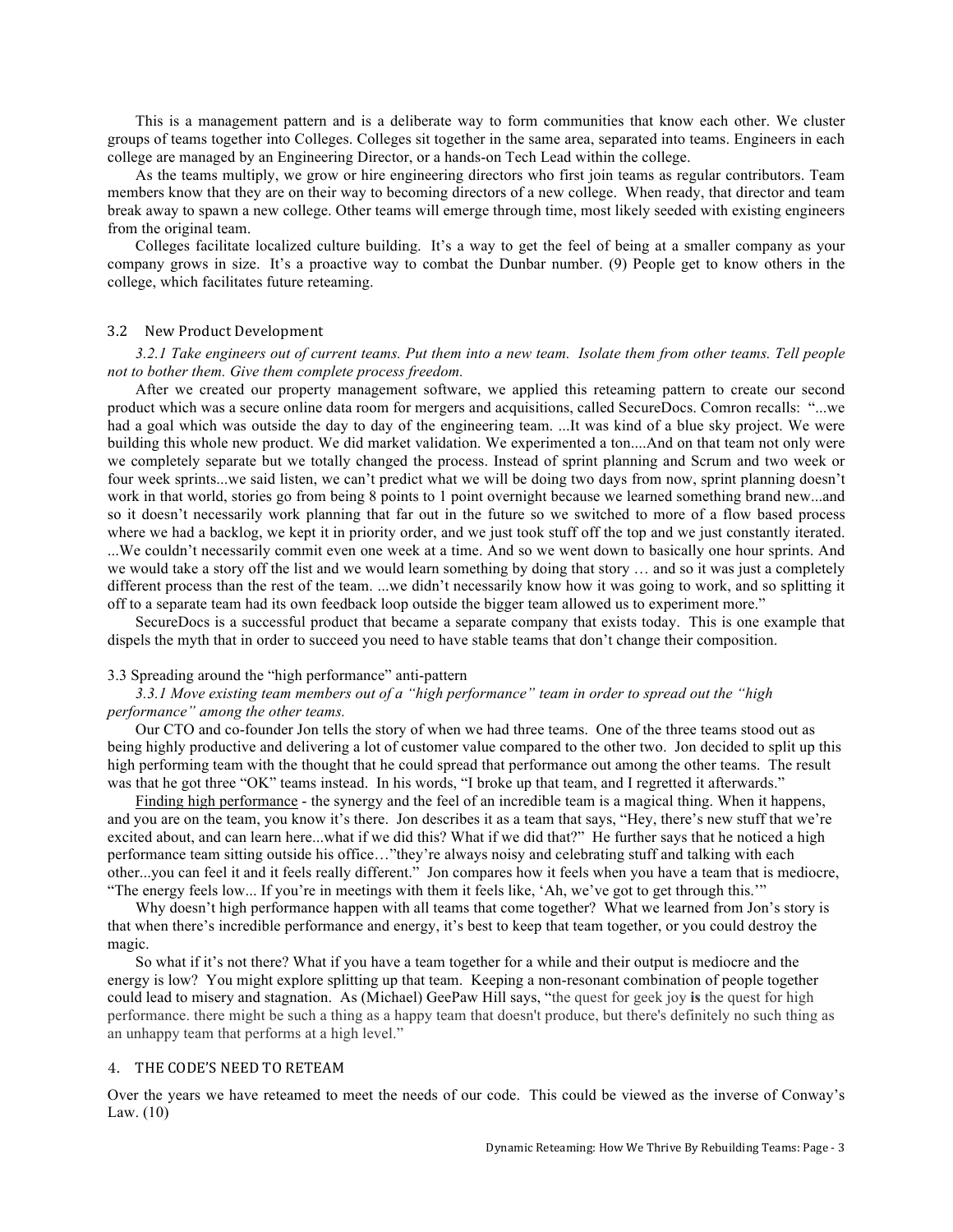As Michael Feathers said, "...different areas of code are going to need different skillsets at different times, and for that reason we need to be able to organize and galvanize the people to go and work on those particular areas at different times, and then if the code needs something else, then different people go to different areas to work on different things. None of this is basically static. It's very fluid. And if you have the ability to reteam, then you are able to go do this sort of thing consistently." (11)

Here are a few examples of code-driven reteamings that we have experienced.

#### 4.1 Focus on technical debt and sustainability

*4.1.1 Take engineers out of standard teams, put them in an infrastructure team, give them process freedom. Let them work on what the code needs.*

With our early teams, work would get assigned to each team on a relatively random basis. We built the essential features for our property management customers and as we grew there continued to be many hands shaping the application in its entirety. The result was that it had become increasingly hard for any one person to have the entire system in their head. Donnie is a Software Architect and was one of the proponents for forming our infrastructure teams. As he puts it, "...you work on this feature and two weeks later someone else works on it so over time what happens is that not one person has the whole thing in their head. It takes extra work. You can't really expect any new person to come in and make a change in this thing for the better. They need to understand all the moving parts. You need a team that has the time and skills to understand a complicated system like that and make changes that are better holistically for the system."

## 4.2 Address challenges posed by the code

*4.2.1 Take team members off of existing teams to solve a short term challenge. Isolate the team and give them process freedom. Dissolve the team when the challenge is accomplished.* 

Before releasing our first product, some team members were pulled out of existing teams into a new team to identify performance issues. This team isolated themselves, identified and solved key challenges, and then dissolved.

The reteaming here is to accommodate different levels of uncertainty in the work at hand. The higher the uncertainty or unknowns, the smaller the feedback loops required. In other words, the performance team required daily to hourly iteration on their work tasks. The teams they came from used larger feedback loops of two weeks. If both types of work are done in the same team, the chances of becoming a "prisoner" in someone else's planning and standups is high when you combine work like this together. Splitting off into a separate team worked here. According to Principal Engineer Comron, "...sometimes you have problems that don't necessarily fit the process that you have. And it's easier to change the process in a small team than to do it in the context of a bigger team where you have to explain what you're doing and it doesn't necessarily fit into the daily routine that everybody else has..."

## 5. THE HUMAN NEED TO RETEAM

Human needs for reteaming include the need to find fulfillment, to learn, and to liberate others from undesirable situations.

#### 5.1 Reteaming to Find Fulfillment

*5.1.1 Switch an engineer to another team in order to work with the people or content they want.*

We reteam with the aim of helping developers find fulfillment in their jobs. It's finding opportunities to work on the things that excite them and bring out the best in them. It is the opposite of feeling bored or unmotivated. The practice of having one-on-one walks with a manager is one way that we tap into needs. As our Chief Scientist Andrew Mutz put it, "[An] engineering manager has a continuous conversation with the engineers that he works with about what they enjoy, what they don't enjoy, what their ambitions are in life, where they are trying to educate themselves, what they are passionate about, all these sorts of things…and it's not always the case that a given group of engineers working on something can be matched up with the perfect project to satisfy everyone. Sometimes the right way to maximize global happiness, global morale ...is to adjust the team composition….so matching engineers with what they are passionate about is a really common reason that we would adjust these team compositions."

# *5.1.2 Hack Days: Temporarily break up all teams for 24 hours. Facilitate activities to derive content and team formation.*

We reteam for a special event twice per year that we call Hack Day. For this event, we invented brainstorming activities to derive topics, as well as a "marketplace" activity where people cluster around topics that are of interest to them to form teams themselves. Teams result which stay together for 24 hours to build the project they dreamed up. At times people join multiple teams. After Hack Day these teams dissolve and people go back to their regular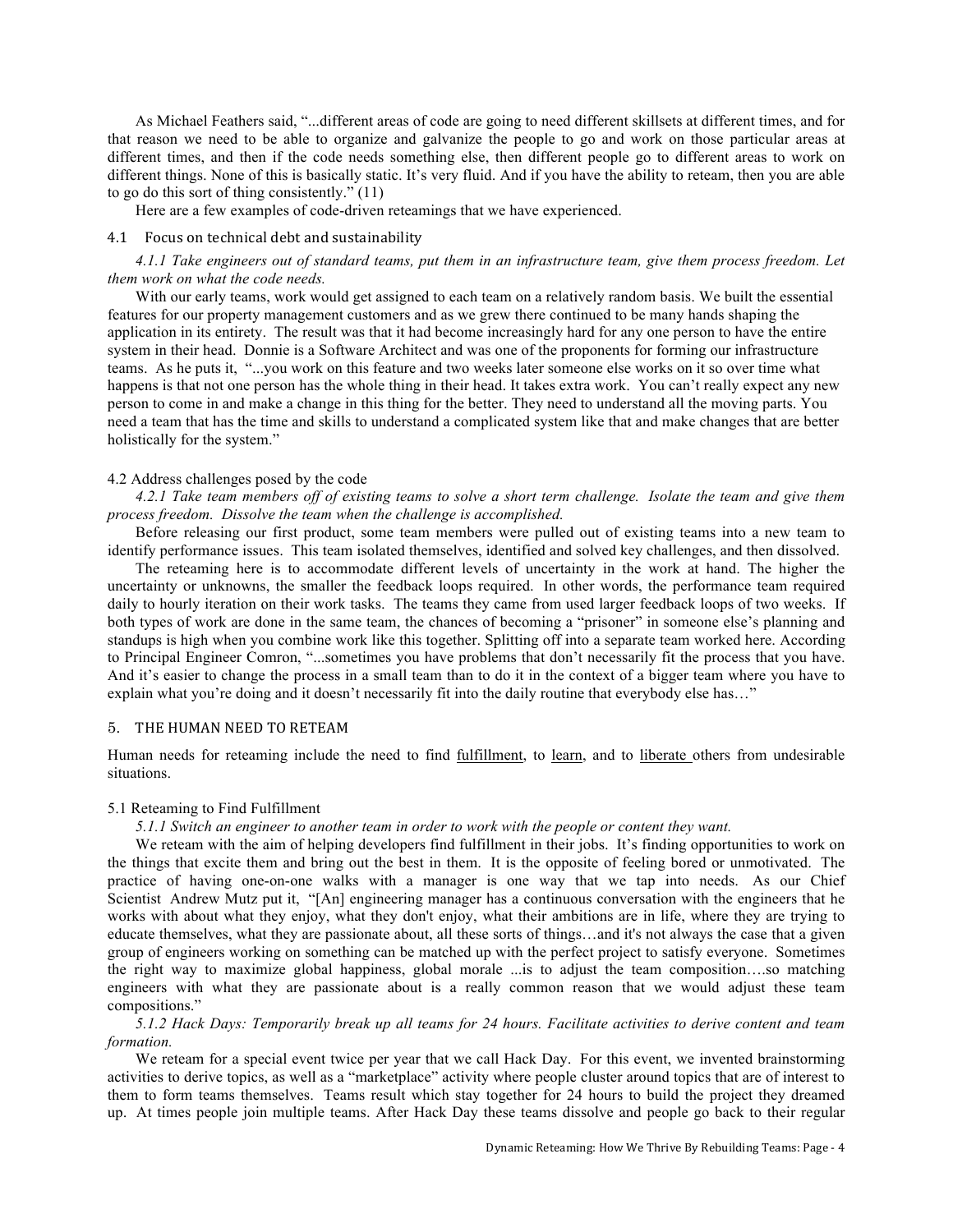teams. We learned the basics of this from our friends at Atlassian who call it "ShipIt Day." Our Hack Days are highly successful events, leading to feature enhancements, internal tools and an abundance of relationship building that makes future reteaming easier.

#### 5.2 Reteaming to Learn

Another human reason that we reteam is to encourage learning from the people around us. If we have access to more minds, we will learn more. In this section I share three patterns related to learning.

*5.2.1 On a regular basis, rotate an engineer from one team to the next in order to stimulate learning and camaraderie.*

In our early days with our first team, we created our property management application from scratch. Our first team grew to about 15 people and then split in half. We hired more engineers, and created a third team comprised of existing and new team members. This three way split limited the pairing variety. And so began the practice of rotating team members from one team to the next in a loop. As Principal Engineer Comron described it, "It was really good because you had that momentum with your team and you knew what everyone was working on and we would sit right next to each other and communication was super easy but then every few weeks you would get new blood you would get new ideas, you would get new faces and these are people you would see every day in the office obviously but I was on a team [and] I really liked working with Donnie, but Donnie was on another team but I knew that in a couple weeks he might be on my team and we could do something new together. "

*5.2.2 Switch engineer from a specialized team like tech support onto another team in order to gain knowledge to bring back to their team.*

Our tech support team is comprised of software engineers that handle escalated customer service requests. If we have enough engineers staffed on that team, as a growth opportunity, an engineer can rotate to a feature team. These software engineers are able to keep up with development practices through visiting a team. They also can get a change of pace, and develop empathy for the feature developers.

We have moved tech support software engineers over to feature teams while critical features were being developed (e.g. payment features) so that when these engineers returned to tech support their knowledge of the feature would be very in-depth, making the new feature easier to support.

It's happened in the past that our tech support engineers love the feature teams so much that they don't come back to the tech support team. It's really a negotiated "trade" between the directors of both groups. If there are enough tech support people staffed, and if there is a need and fit on the other team, this sort of thing can happen.

*5.2.3 Switch engineer from an existing team over to another team for a short term in order to share specialized knowledge with the other team*

We have redundancy in our feature knowledge to an extent through pair programming. We have built in redundancy at the team level by having multiple teams understand certain key features. It works like this. An engineer will join another team for a few weeks as the feature expert and will pair with people on the other team as they are building onto the existing feature. This expert engineer will teach via pairing and answering questions that the team has regarding the feature. They transfer knowledge. When they feel like it's time, they leave and go back to their regular team.

#### 5.3 Reteaming to Liberate

Besides fulfillment and learning, liberating people from undesirable situations is another reason for reteaming. This requires being present and active with teams to notice behaviors like silence or work among team members that is not discussed at standard team meetings. It relates to reading the social and emotional field of teams.

*5.3.1 Acknowledge that you have one team embedded within another team. Break them into a separate team and "reset" the team to help them find their process.*

I had a retrospective one day with an infrastructure team and it came up that a developer's work was not being discussed in any of the standups or planning meetings. He was essentially "along for the ride" despite the fact that he was working with a consultant on a specific type of work. As a result of that retrospective, we decided that he would form a separate team with the consultant, and together they determined the appropriate process that worked for them for discussing, tracking and making their work visible to the organization. That was the seed of a team that has now grown.

Another moment of liberation was the beginning of our tech support team. Starting with one to two engineers, they were embedded within our web operations team simply due to the fact that they had the same manager. A similar thing happened to them. The standups and planning meetings were dominated by the discussions of some "other" work that had nothing to do with their daily work or goals. They were just present at those team events